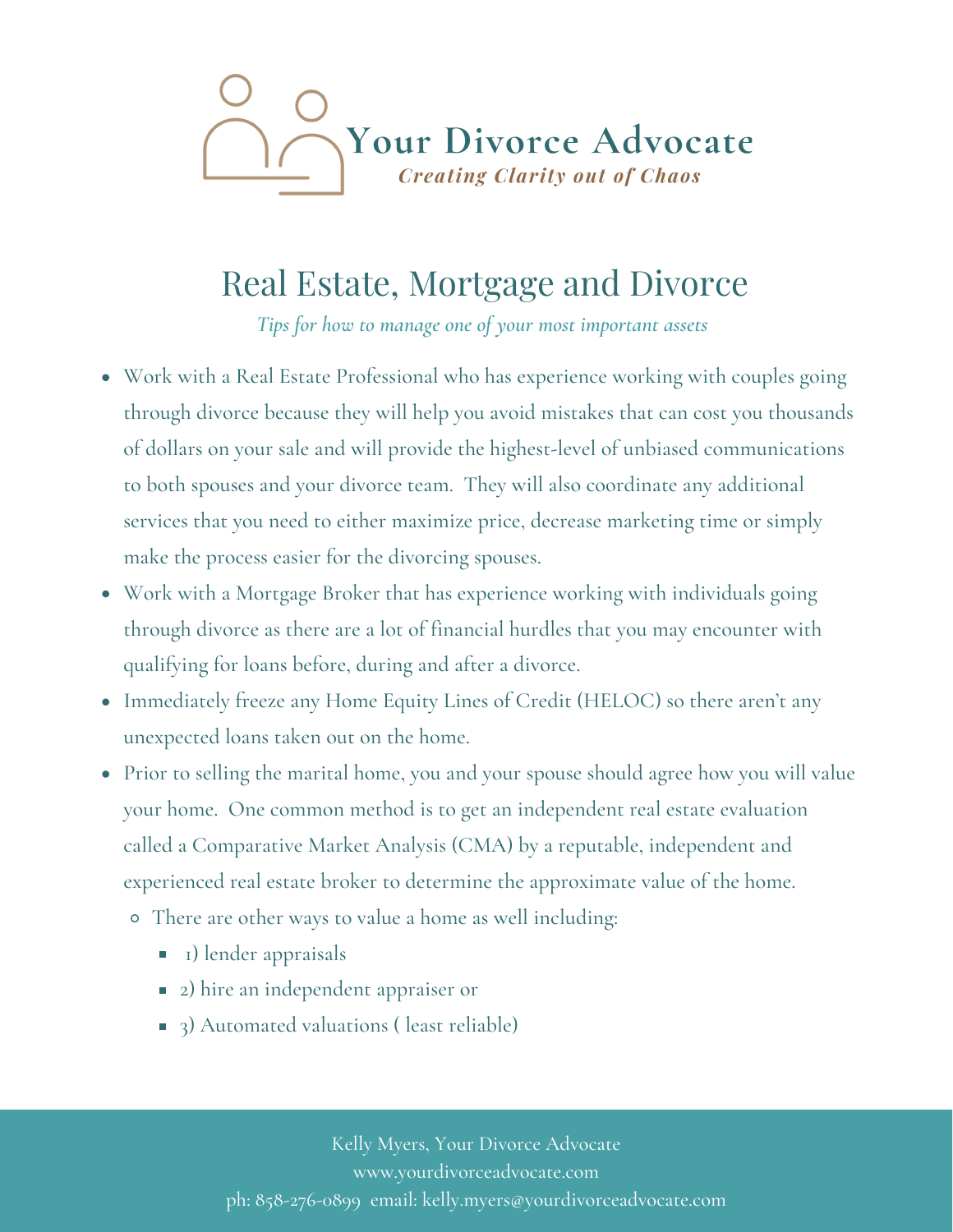- Here are a few tips that a Real Estate Broker who specializes in divorce and separation would suggest to you prior to agreeing to do a buyout of the property from your spouse:
	- Have a home inspection.
	- Verify that there are no liens on the property.
	- Talk with a mortgage professional to determine whether or not you will qualify for a loan to purchase the marital home.
	- Talk with a Financial Professional who can help you understand whether or not you will be able to afford the mortgage and ongoing maintenance of the marital home after the divorce.
	- Understand the ongoing utilities, projected repairs maintenance and other expenses associated with the home. The spouse who keeps the home is responsible for 100% of the repairs and expenses of the home after transfer.
	- Check the insurability of the home. Do not assume because you currently have insurance that everything will be the same going forward.
- If you decide to purchase a new home, it is highly advisable to work with a Mortgage Professional to gain an understanding of what type of loan you will be qualified and approved for, as this will dictate the next steps in your real estate search.
- If your spouse is buying you out of the home, have them get a pre-approval letter from a qualified Mortgage Professional.
- If you are buying something new or even considering it down the road, meet with a Mortgage Professional, ask them for a loan preڋapproval letter. You can provide this to your Realtor so that your home search is focused on properties you are qualified to purchase. Also, this letter will be valuable in any real estate negotiations because the pre-approval letter shows that you have the ability to afford the home.

Kelly Myers, Your Divorce Advocate www.yourdivorceadvocate.com ph: 858-276-0899 email: kelly.myers@yourdivorceadvocate.com